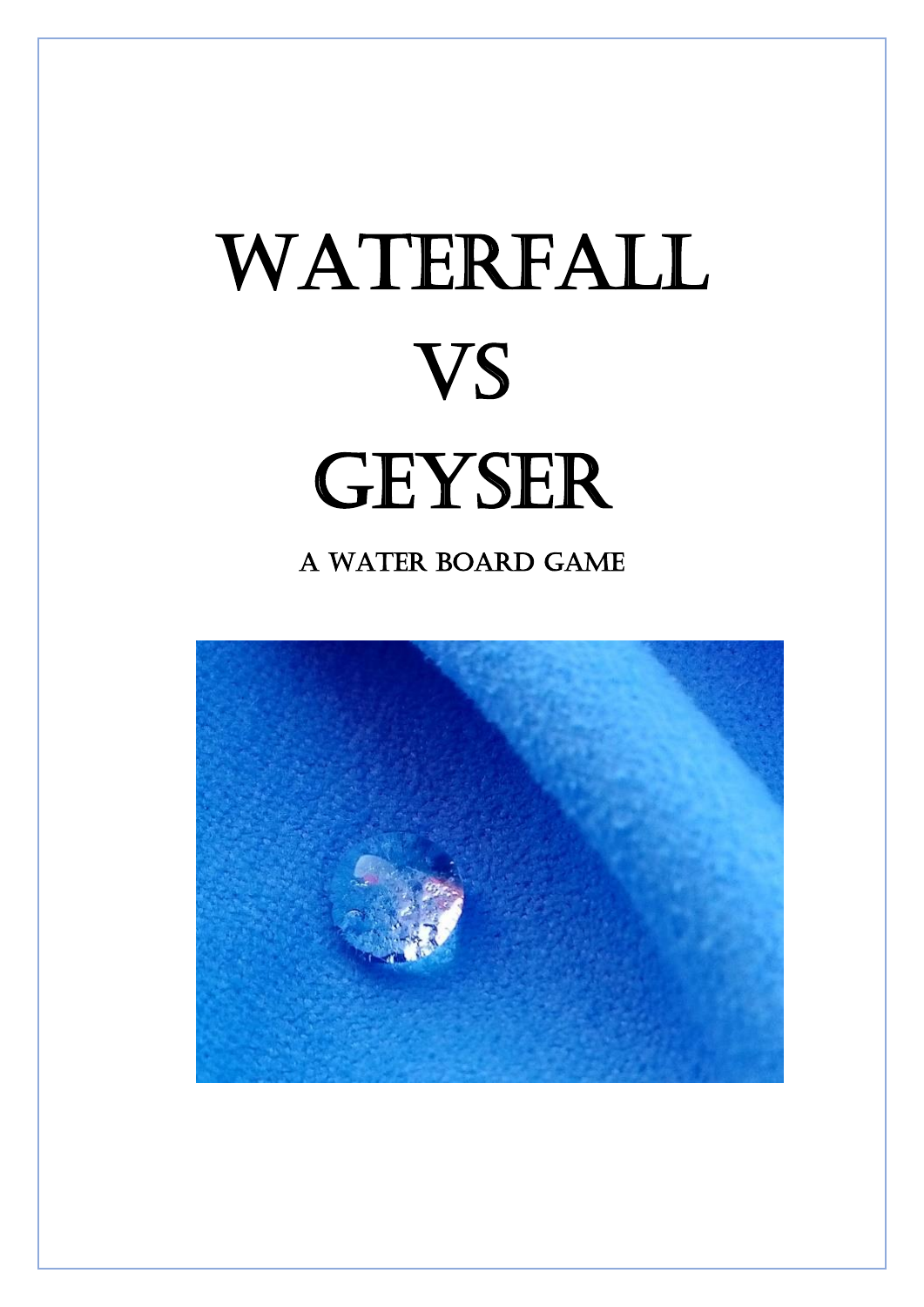## WATERFALL VS GEISER

This is a game about water. Yuo have to answer to different kind of question to reach the goal at square 99.

**Age**: 10 to 99 years

**Number of players**: 2 to 6 (you can choose to play as a single player or as a team)

**Material**: board, pieces, dice, three bundle of cards (40 green cards: simple; 40 red: hard; 24 blue wave cards: trick or treat), box to put answered questions

**Rules**: first of all, choose your piece and roll the dice to decide turns of the game (the highest score start first, then the others with low scores). Put the pieces to the start box.

Roll the dice and go to the corresponding square.

If there is a special mark (green question mark, red question mark, blue wave) the player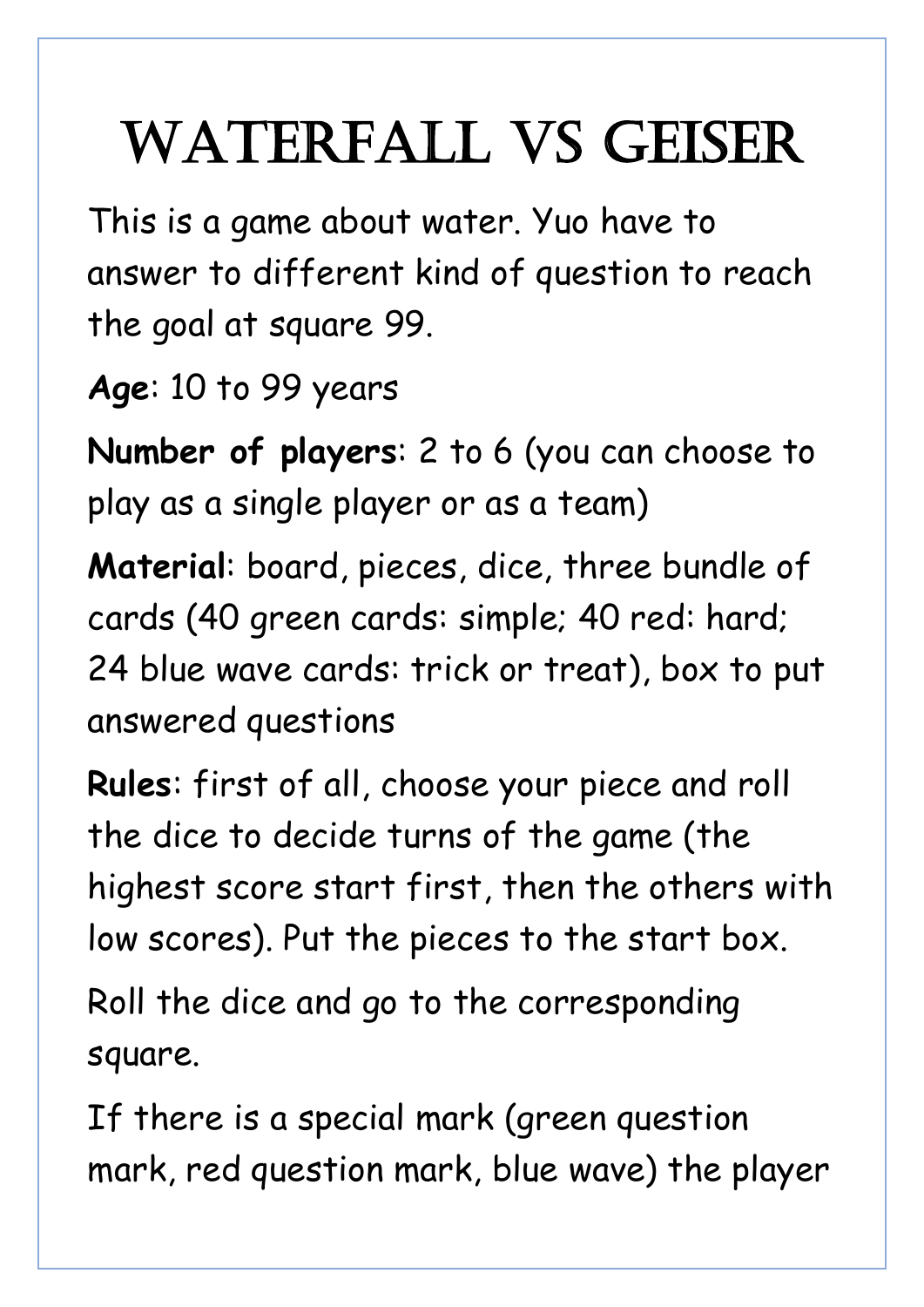at your right takes a card and read the question.

If you are right you can go upstairs with the geyser, if you're wrong you pass the turn.

If you roll the dice and go to the beginning of the waterfall, you go down till the end of the waterfall.

If you go on a blue wave square you must do what is written (as examples: freeze for one turn, go to a numbered square, …)

You must reach the finish square exactly; if the score of the dice is bigger than the goal, you have to coming back by the difference.